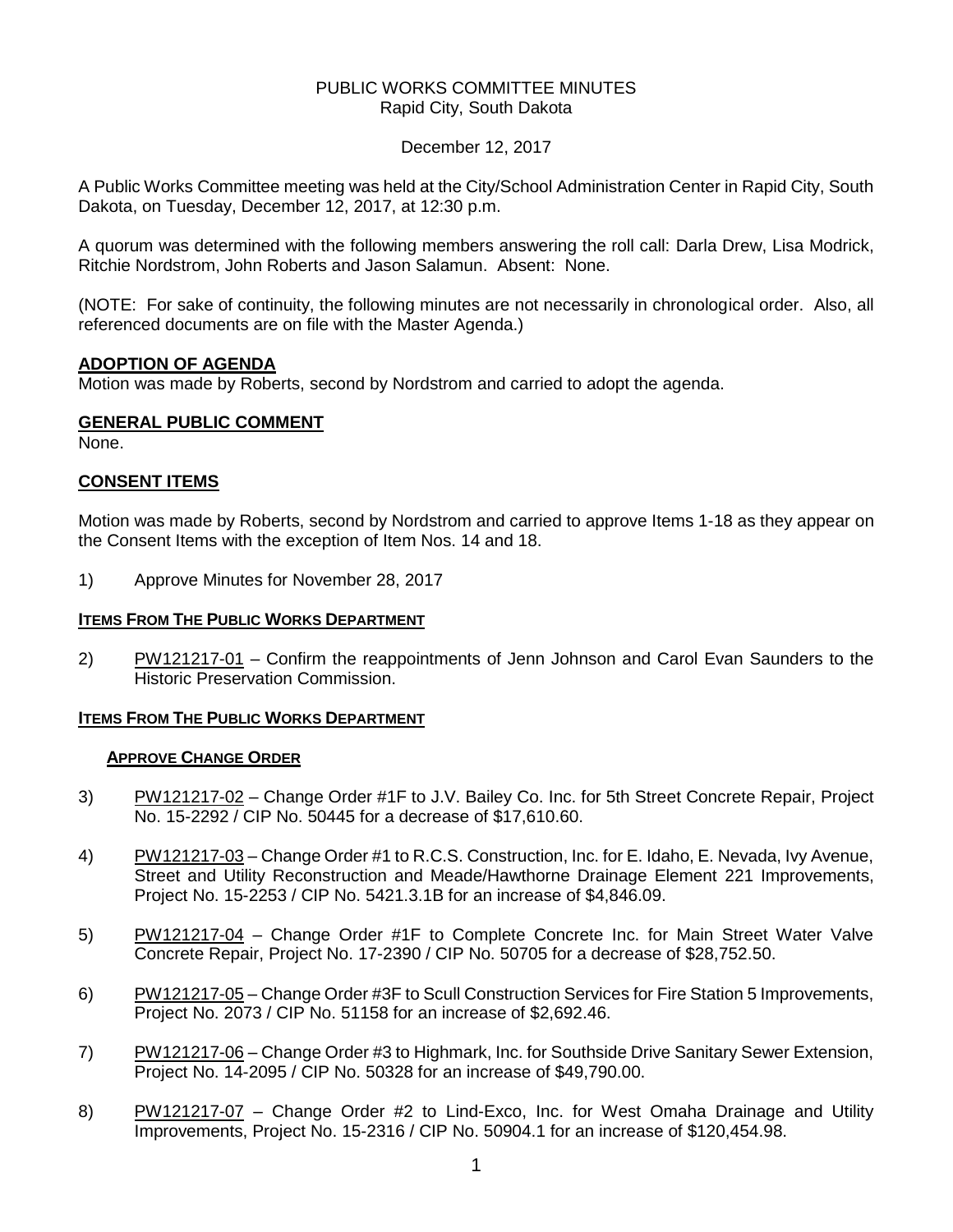PUBLIC WORKS COMMITTEE December 12, 2017

- 9) PW121217-08 Change Order #2F to R.C.S. Construction, Inc. for Baldwin Street Reconstruction, Project No. 14-2189 / CIP No. 50822.1-1 for a decrease of \$125,063.76.
- 10) PW121217-09 Change Order #1F to Mainline Contracting, Inc. for East Rapid City Water Expansion Valley View and Radar Hill Road North Extensions, Project No. 14-2197 / CIP 50964.E for a decrease of \$71,449.50.

## **AUTHORIZE MAYOR AND FINANCE OFFICER TO SIGN**

- 11) PW121217-10 Agreement between the City of Rapid City and West Plains Engineering, Inc. for Annual ADA Compliance Project – 5<sup>th</sup> Street and New York Street, Project No. 15-2311 / CIP No. 50761 in the amount of \$9,507.00.
- 12) PW121217-11 Covenant Agreement Between the City of Rapid City and the South Dakota School of Mines and Technology Foundation Authorizing the South Dakota School of Mines and Technology Foundation to Maintain Non-Conforming Sewer Service Lines.

# **STREET DIVISION**

13) PW121217-12 – Authorize Staff to Advertise for Bids for One (1) Current Model Year Tandem Axle Dump Truck w/Slide-in Sander and Plow.

# **SOLID WASTE DIVISION**

14) PW121217-13 – Public Works Director Dale Tech explained this item was prematurely placed on the agenda and requested a two week continuance in order to finalize this item. Nordstrom moved to continue Renewal of Landfill Environmental Monitoring Agreement with American Engineering and Testing for 2018 for \$86,611.57 until the December 26, 2017 Public Works Committee meeting. Second by Modrick. Motion carried. *(Continued to the December 26, 2017 Public Works Committee Meeting)*

### **WATER RECLAMATION DIVISION**

15) PW121217-14 – Approve Request from Hills Septic to dispose of Porta Potti Waste at the Rapid City Water Reclamation Facility.

### **PARKS AND RECREATION DEPARTMENT**

- 16) PW121217-15 Authorize Mayor and Finance Officer to Sign Dinosaur Park Concession Agreement between the City of Rapid City and Hisega, LLC, for a five-year term from January 1, 2018 thru December 31, 2022.
- 17) PW121217-16 Authorize Mayor and Finance Officer to sign Amendment No. 1 to Professional Services Agreement with TSP, Inc. for Parks and Recreation Bridge Imp. Project PR18-2406 in the amount of \$5,946.00.
- 18) PW121217-17 Salamun asked Parks and Recreation Director Jeff Biegler if this harvest will include the areas of Red Rocks and Countryside near Sheridan Lake Road. Biegler explained in past years those areas have not been included however this year they have been getting calls and interest in expanding to that area they are exploring suitable areas to harvest. The deer that are harvested are sent to a processing plant and then the meat is donated to Feeding South Dakota. The cost of the processing is paid for out of the Parks & Recreation operating account along with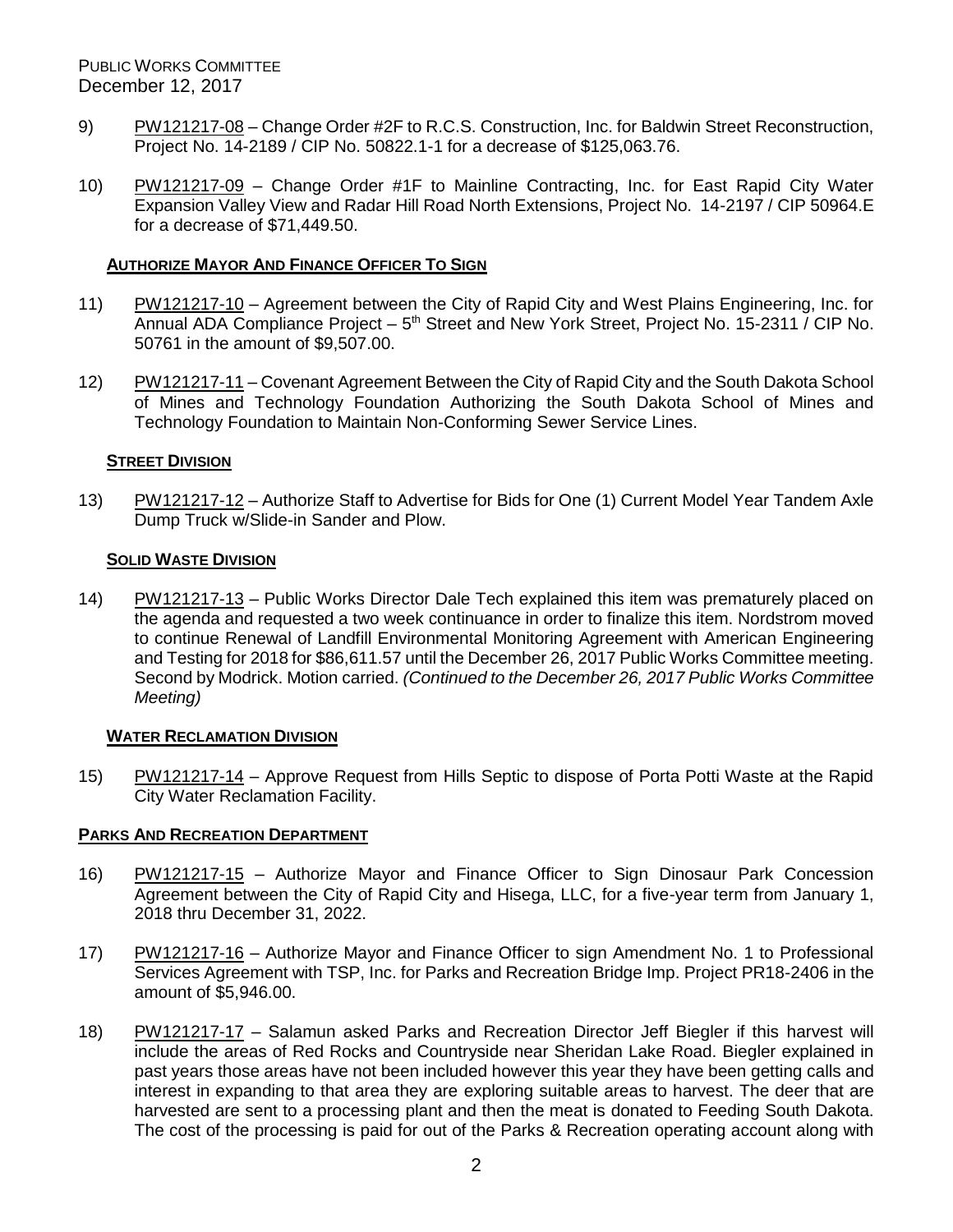PUBLIC WORKS COMMITTEE

# December 12, 2017

two other organizations who also contribute to the processing costs. Drew asked if the number of deer being harvested this year is up due to the expansion to the Red Rocks area. Biegler does not believe the number is up because of that, he is unsure of the reason for the increase. It could be caused by the drought that has brought them closer into town. They did see an increase of about 38% more this year. Salamun moved to approve Authorize Parks and Recreation Department to harvest 150 deer for the 2017/2018 season. Second by Nordstrom. Motion carried.

# **END OF CONSENT CALENDAR**

# **NON-CONSENT ITEMS** – Items 19 – 22

# *Public Comment opened* – Items 19 –22 *Public Comment closed*

# **ITEMS FROM ALDERMEN AND COMMITTEE REPORTS**

19) PW121217-18 – Salamun requested this item to be on the agenda stemming from a concern discussed at the Council retreat. He would like the Council to have a better understanding of the metering system and whether or not we meter the City's water usage from parks, fire, CSAC, etc. Public Works Director Dale Tech confirmed we do meter every connection to our water system. Currently we have about 40 meters that are City accounts that are actually billed accounts. Then we have 190 other meters that are connected to our system that is not billed such as landscaping along Omaha Street, park properties, public areas that there is irrigation provided. The usage is metered for all of these. Salamun asked if it would be possible for the Council to receive an annual report on these meters. Tech confirmed an annual report can be provided on water usage on all City accounts. Nordstrom asked how the information is used that is collected from the meters. Tech explained the meters are read monthly just as all meters in the City are, so we have usage records for all meters in the system. Nordstrom is concerned this will lead down a path of billing these unbilled accounts. He is supportive of collecting the data only. Salamun feels this is important and he wants to make sure everything is measured. Salamun moved to acknowledge Discussion on a Resolution to Meter All Connection Points to the Rapid City Water System – Alderman Jason Salamun. Second by Modrick. Motion carried.

### **ITEMS FROM THE PUBLIC WORKS DEPARTMENT**

### **ENGINEERING SERVICES**

- 20) PW112817-17 Public Works Director Dale Tech stated City Staff has been working with KTM Design Solutions and are close to an agreement. He asks that this item be continued for two weeks to allow time to work on the agreement. Roberts moved to continue Appeal of Denied Exception Request from KTM Design Solutions on Behalf of Dean Hamm to waive the requirement to construct sewer main along Muirfield Drive (City File 17EX197), the only exception denied by Staff out of four total exceptions submitted for the project. *(Continued from the November 28, 2017, Public Works Committee Meeting)* until the December 26, 2017 Public Works Committee meeting. Second by Modrick. Motion carried. *(Continued to the December 26, 2017 Public Works Committee Meeting)*
- 21) PW121217-19 Kale McNobe from Sperlich Engineering presented information on this exception request. This Prairie Meadows South subdivision will be located on Country Road and the future alignment of Lacrosse Street. His clients have dedicated the easement that the Country Road lift station sits. This project is designed to create 101 single family residential lots and possibly apartments facing the future Lacrosse Street. In the first phase of this subdivision plan, they have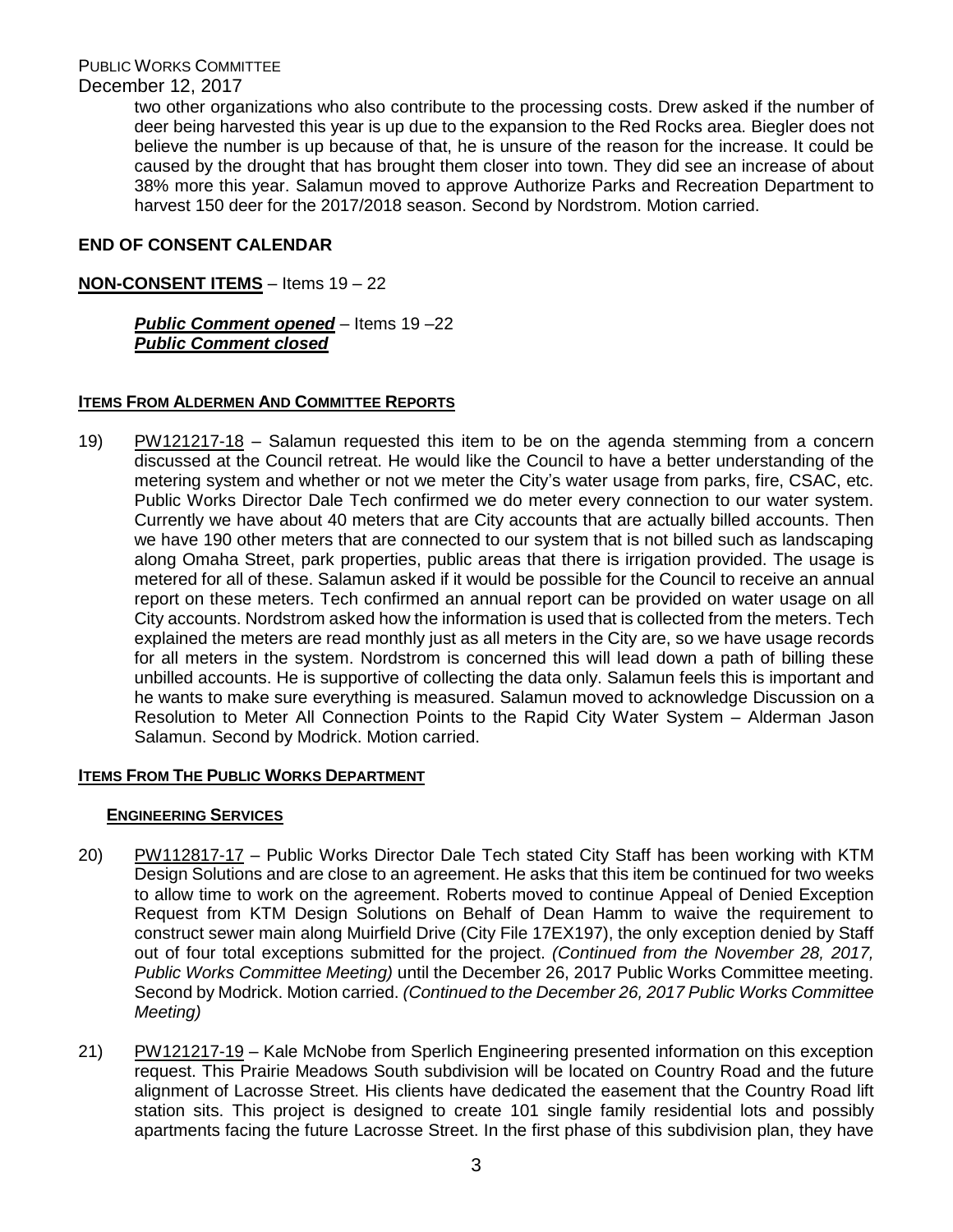## PUBLIC WORKS COMMITTEE

## December 12, 2017

applied for an exception to not build a small portion of Country Road. Country Road in its existing condition is 20 feet wide, rural section of road with ditches on each side. The requirement is for a 36' wide of asphalt pavement, curb and gutter, sidewalks, street light conduits, water and sewer. There is already a water main that is on the other side of Country Road so that portion of the exception was granted. The property has 1,400 lineal feet of frontage to Country Road. Coming from Haines Avenue you will drive 3,931 lineal feet or ¾ of a mile on a 20' wide rural road before you reach the 1,400 feet in front of the property. So what will happen is you will drive  $\frac{3}{4}$  of a mile on a 20' wide rural road and then come into a 36' wide area for 1,400 feet and then go back down into a 20' wide rural road again. His client is prepared to dedicate 17 feet of right of way on their side of the road to allow for the expansion of Country Road. What we are lacking the 17 feet on the other side of the road on property that has not been platted at this time. They also plan to grade their lot to accommodate houses and the future alignment of Country Road. Generally it costs approximately \$675 dollars per foot to build a road in Rapid City. The average lot for a workforce housing income lot is about 75' frontage, you pay for half which ends up being around \$25,000 per lot to build a road. Looking at Country Road which is 1,400 lineal feet of road at \$675 per foot that works out to just shy of a million dollars to build the road not counting the traffic studies, the turn lanes, turn signals. It is very likely it will cost about \$1 million to \$1.2 million to build Country Road. If you spread that out over 101 lots we plan to build it is about \$10-12,000 per lot. So you have \$25,000 to build the lot in front of your house in addition to the \$10-12,000 for the cost of Country Road. His clients are aiming to build workforce housing, in the \$180,000-225,000 range. In order to do that, they need to keep the cost of the lot down. They are asking for the Council's support to grant the exception not to construct that portion of Country Road. Salamun agrees there is an absolute need for workforce housing in Rapid City. We have not had a lot of these types of developments come forward. This is important to help the mission of Ellsworth Air Force Base to have these types of homes available to the military families. Salamun asked Public Works Director Dale Tech if this is typical that we would require someone to build a road when the other side is not platted and has no development. Tech believes the reason the road has not been improved in the past because of very similar discussions in the past where the developer asked for the exception not to build it for the same reasons. Salamun asked if there is some sort of solution in order to share the costs among all of the developers rather than placing them all on one. Tech said there have been discussions but they are not prepared to implement any policies at this point. Roberts supports this project and he does not believe the first developer should pay for 100% of the road because the next developer gets the advantage of the first developer. He feels we need to start moving builders into Rapid City instead of watching outlying communities build up. Modrick also feels we need these types of workforce income homes. Nordstrom is concerned about who will pay for the road when the time comes. Drew would like to know what accepting this exception will save the developer. McNobe stated it will save about a million dollars. Drew would like to know what the City receives in return for saving them that money. McNobe explained in addition to the 101 single family homes, they are also constructing a regional drainage detention cell for 3-4 acres of drainage. Modrick moved to grant the Appeal of Denied Exception Request from Sperlich Consulting on Behalf of Freeland Meadows, LLC to not construct Country Road with a minimum 36' wide paved surface, curb, gutter, street light conduit, sewer, sidewalk at intersections and grading for sidewalk along developable parcels (City Files 17EX211). Second by Roberts. Motion carried.

### **COMMUNITY DEVELOPMENT DEPARTMENT**

22) 17VR008 – Kale McNobe presented information on this application for a vacation of right-of-way near Tower Road and Fairmont Boulevard. This vacation is requested to avoid the construction of a 500 foot bridge. The costs to construct a bridge is around \$200 a square foot which would make this particular bridge a \$6-8 million dollar bridge. His client plans to construct 20 residential lots which would place a cost of \$440,000 per lot. They are asking for a vacation of right-of-way to avoid building the bridge. Modrick would like to see this project happen and start the infill process in these